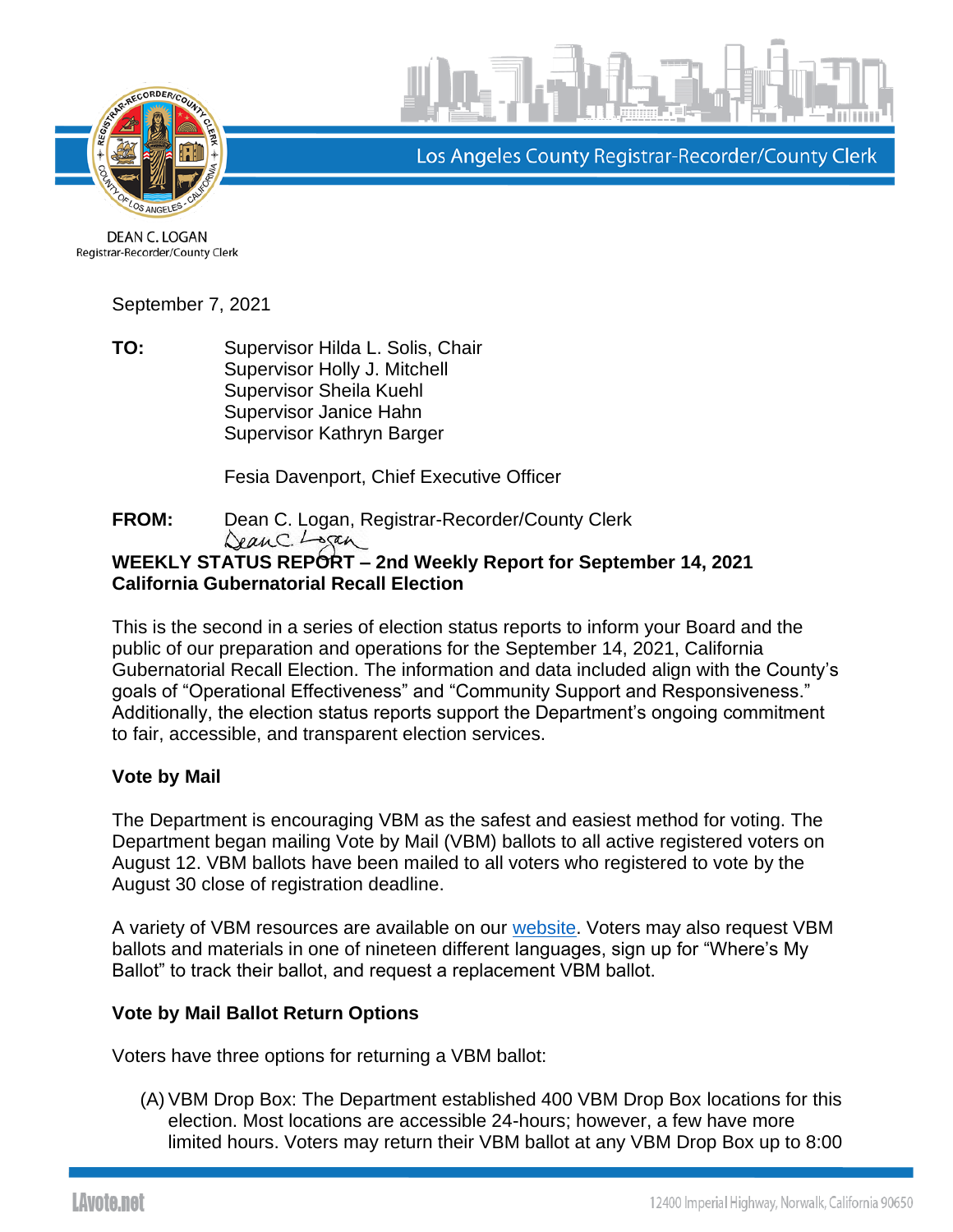Board of Supervisors September 7, 2021 Page 2

> PM on Election Day. Ballots are retrieved from VBM Drop Boxes every 24-hours by authorized County staff. The VBM Drop Box Locator Tool assists voters with finding a location and is available on our [website.](https://locator.lavote.net/locations/vbm?id=4278&culture=en)

- (B) United States Postal Service (USPS): Voters may return their VBM ballot by mail, using the provided postage-paid return envelope. All VBM return envelopes must be postmarked on or before Election Day to qualify for the election. Under a recent revision to the Elections Code, the Department can accept postmarked VBM return envelopes up to 7 days following Election Day.
- (C)Vote Center: Voters may drop their ballot off at any Vote Center. Vote Centers are open daily through September 14. Vote Centers are open from 10:00 AM – 7:00 PM and 7:00 AM – 8:00 PM on Election Day (September 14).The Vote Center Locator Tool assists with finding a location and is available on our [website.](https://locator.lavote.net/locations/vc?id=4278&culture=en)

### **Early Voting and Election Day at Vote Centers**

Early in-person voting continues at the Registrar-Recorder/County Clerk Headquarters in Norwalk. Voters can vote in person Monday through Friday from 8:00 AM – 5:00 PM. On Election Day, voters can vote in person from 7:00 AM – 8:00 PM.

The first 108 Vote Centers opened for in-person voting on September 4. On September 11, an additional 145 Vote Centers will open. Vote Centers are open from 10:00 AM – 7:00 PM and 7:00 AM – 8:00 PM on Election Day (September 14). The Vote Center Locator Tool assists with finding a location and is available on our [website.](https://locator.lavote.net/locations/vc?id=4278&culture=en)

Vote Centers are equipped with the County's Ballot Marking Device (BMD), which allows voters to mark their ballot, cast their ballot, use accessible voting features, and access a voter experience in 12 languages in addition to English. Vote Centers also provide critical voting services such as Conditional Voter Registration and Curbside Voting.

Eligible voters who did not register in time for the close of registration may conditionally register and vote at any Vote Center up to and including on Election Day. This service ensures that all eligible voters can cast a ballot in this election.

Voters have the option to utilize the County's [Interactive Sample Ballot \(ISB\)](https://www.lavote.net/isb) to premark and expedite their voting experience. A search feature has been added to help voters quickly find their candidate and better navigate the extended ballot.

The Department will continue to utilize the Quick Check-In Code, first introduced in the November 3, 2020 Presidential General Election. This form of a QR code allows voters to expedite the check-in process.

The Vote Center Locator Tool assists voters with finding a location and viewing estimated wait times. The Vote Center Locator Tool is available on our [website.](https://locator.lavote.net/locations/vc?id=4278&culture=en)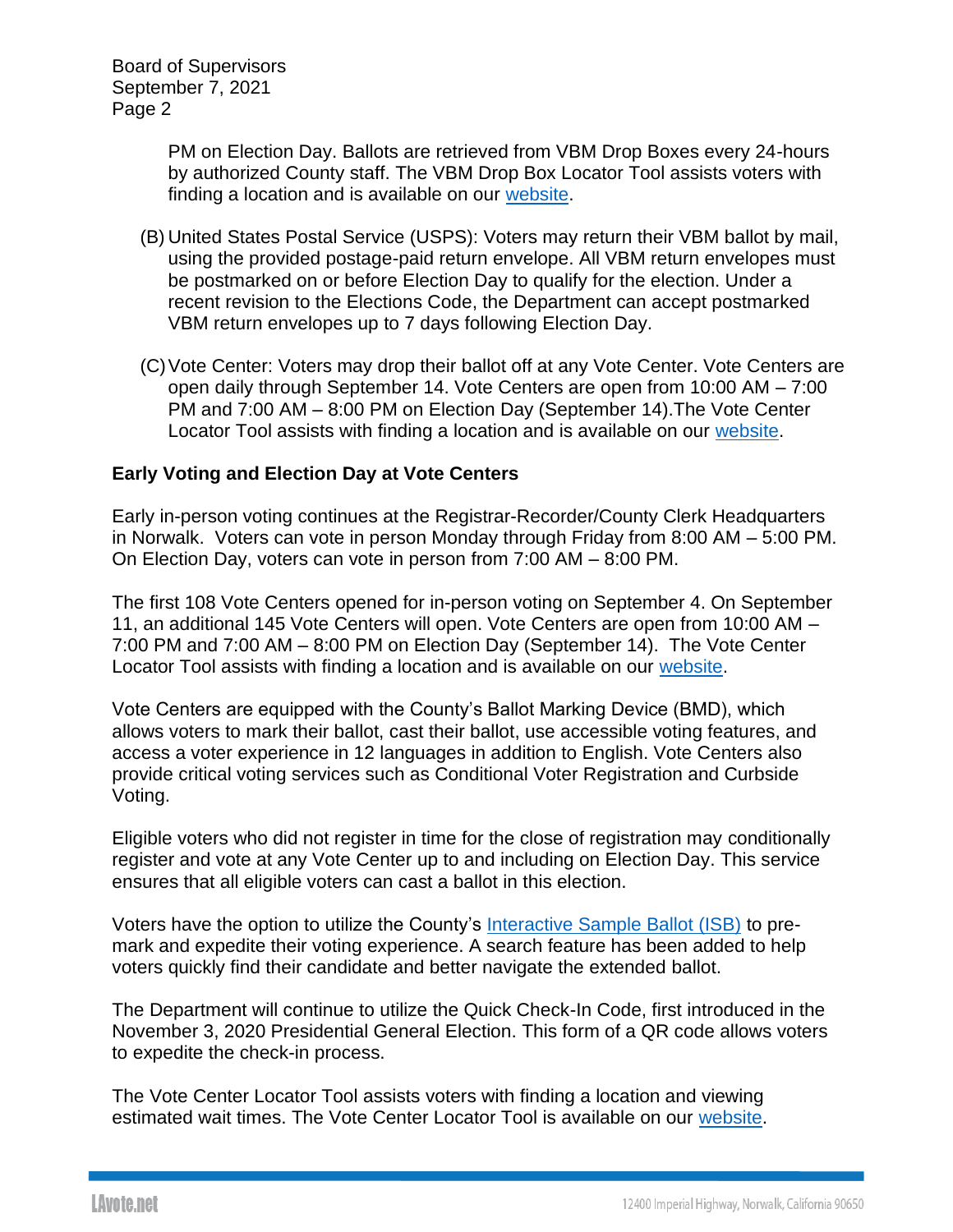Board of Supervisors September 7, 2021 Page 3

### **Mobile and Flex Vote Centers**

Mobile and Flex Vote Centers offer the same voting experience and services available at a traditional Vote Center. The Mobile and Flex Vote Centers program operate from September 4 through September 13. All current public health and safety protocols are followed to ensure a safe voting experience. Mobile and Flex Vote Centers will be open for a single day with custom hours to serve the unique needs of the target populations. The Mobile Vote Center schedule is available on our [website.](https://lavote.net/docs/rrcc/election-info/09142021_Mobile-Vote-Center-Schedule.pdf)

For this election, Mobile Vote Centers are targeting essential workers and hard to reach communities. Our Flex Vote Center will serve Seniors, Geographically Isolated Voters, Voters with Disabilities, and People Experiencing Homelessness. The Flex Vote Center schedule is available on our [website.](https://www.lavote.net/docs/rrcc/election-info/09142021_Flex-Vote-Center-Schedule.pdf)

### **Social Distancing and Public Health Guidelines at Vote Centers**

In compliance with State and Local Public Heath Orders, the Department continues to implement the "Safe Election Plan" at all vote centers. This plan aligns with recommendations from the State and follows LA County Public Health requirements and recommendations. The following guidelines will be implemented at all vote centers:

- Both Election Workers and voters must wear a mask inside a Vote Center.
- A Stop Station will be present at the entrance of each Vote Center. Personal protective equipment such as masks and hand sanitizer will be available for the public.
- Social and physical distancing will be maintained in all lines and the voting area.
- All electronic pollbooks and BMDs will be sanitized after each voter use.
- Any voter that refuses to wear a mask will be allowed to vote using the curbside voting process.

### **Attachments and Contact**

Attached to this report, you will find the Election Activity Statistics and Media Summary for the California Gubernatorial Recall Election. These attachments will be updated with each upcoming election status report.

We appreciate the partnership with your offices in our efforts to serve voters and allow them to exercise their fundamental right to vote.

If you have any questions, please contact me directly or your staff may contact Adrian Avelar, Executive Assistant at (562) 345-8372 or [aavelar@rrcc.lacounty.gov.](mailto:aavelar@rrcc.lacounty.gov)

DCL:jk

### **Attachments**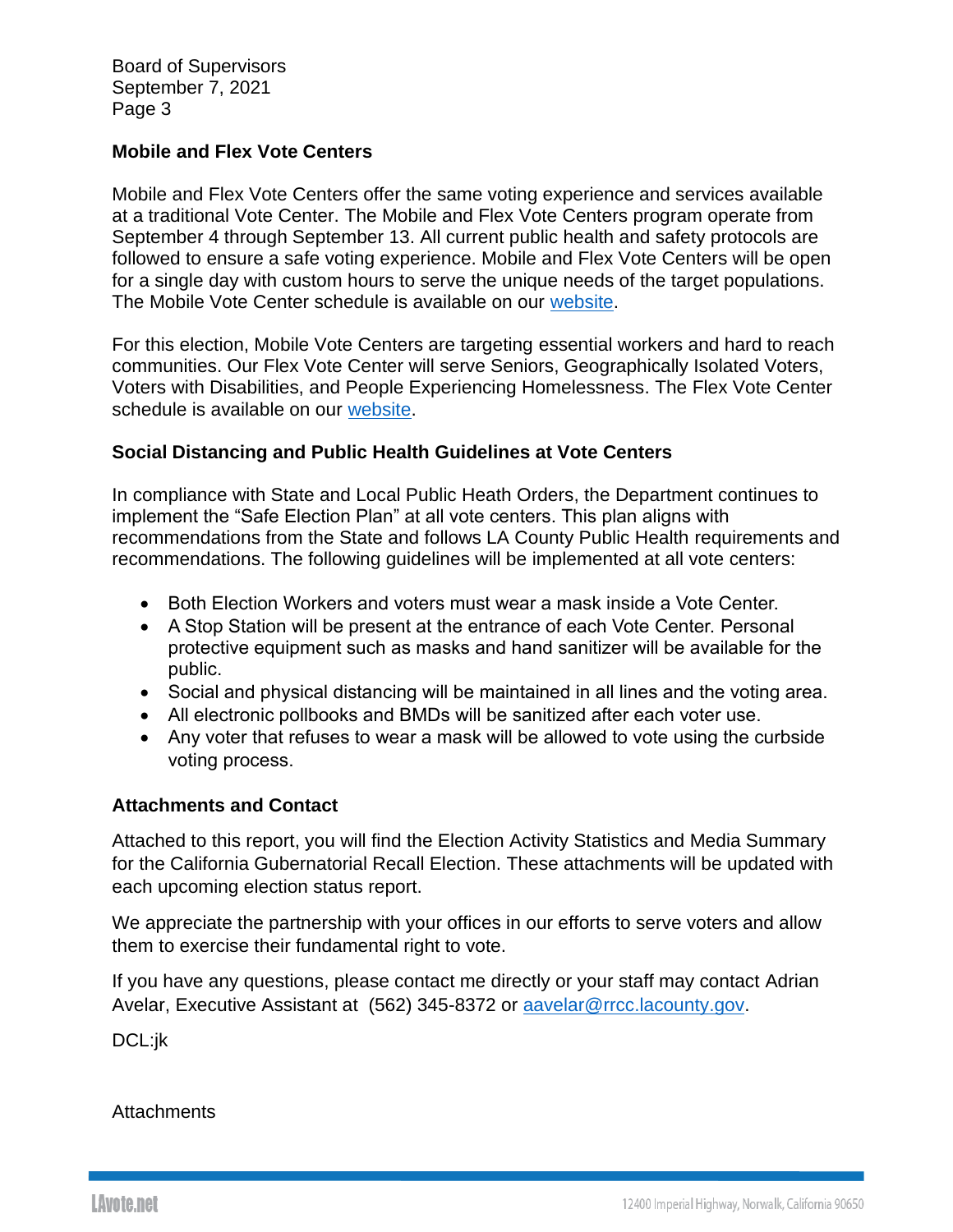| <b>Election Activity Statistics</b><br>September 14, 2021 Gubernatorial Recall Election |           |           |         |  |  |  |  |  |  |
|-----------------------------------------------------------------------------------------|-----------|-----------|---------|--|--|--|--|--|--|
|                                                                                         | 8/30/21   | 9/7/21    | 9/13/21 |  |  |  |  |  |  |
| <b>Vote By Mail</b>                                                                     |           |           |         |  |  |  |  |  |  |
| <b>Ballots Issued</b>                                                                   | 5,784.878 | 5,792,051 |         |  |  |  |  |  |  |
| <b>Ballots Received Back</b>                                                            | 750,458   | 1,168,828 |         |  |  |  |  |  |  |
| <b>Military and Overseas</b>                                                            |           |           |         |  |  |  |  |  |  |
| <b>Ballots Issued</b>                                                                   | 36,149    | 36,166    |         |  |  |  |  |  |  |
| <b>Ballots Received</b>                                                                 | 2,336     | 3,907     |         |  |  |  |  |  |  |
| <b>Sample Ballots</b>                                                                   |           |           |         |  |  |  |  |  |  |
| <b>Mailed</b>                                                                           | 5,587,543 | 5,708,393 |         |  |  |  |  |  |  |
| <b>Voter Registration Totals by Supervisorial District</b>                              |           |           |         |  |  |  |  |  |  |
| <b>District 1</b>                                                                       | 973,965   | 974,287   |         |  |  |  |  |  |  |
| <b>District 2</b>                                                                       | 1,066,947 | 1,067,301 |         |  |  |  |  |  |  |
| <b>District 3</b>                                                                       | 1,202,101 | 1,201,419 |         |  |  |  |  |  |  |
| District 4                                                                              | 1,206,808 | 1,206,703 |         |  |  |  |  |  |  |
| District 5                                                                              | 1,243,788 | 1,242,523 |         |  |  |  |  |  |  |
| <b>Countywide Total</b>                                                                 | 5,693,609 | 5,692,260 |         |  |  |  |  |  |  |
| <b>Voter Registration Totals by Age</b>                                                 |           |           |         |  |  |  |  |  |  |
| 18-29                                                                                   | 1,096,903 | 1,177,949 |         |  |  |  |  |  |  |
| 30-39                                                                                   | 1,134,179 | 1,116,955 |         |  |  |  |  |  |  |
| 40-49                                                                                   | 881,024   | 869,689   |         |  |  |  |  |  |  |
| 50-59                                                                                   | 881,485   | 885,815   |         |  |  |  |  |  |  |
| 60-69                                                                                   | 832,112   | 817,748   |         |  |  |  |  |  |  |
| 70-79                                                                                   | 542,493   | 521,544   |         |  |  |  |  |  |  |
| Over <sub>80</sub>                                                                      | 325,380   | 301,529   |         |  |  |  |  |  |  |
| No Data                                                                                 | 33        | 1,031     |         |  |  |  |  |  |  |
| <b>Countywide Total</b>                                                                 | 5,693,609 | 5,692,260 |         |  |  |  |  |  |  |
| <b>Election Workers</b>                                                                 |           |           |         |  |  |  |  |  |  |
| <b>Lead &amp; Assistant Lead Election Workers</b>                                       | 754       | 1,228     |         |  |  |  |  |  |  |
| <b>Multilingual Election Workers</b>                                                    | 2,472     | 2,503     |         |  |  |  |  |  |  |
| <b>County Employees</b>                                                                 | 2,945     | 2,936     |         |  |  |  |  |  |  |
| <b>Legal Permanent Residents</b>                                                        | 180       | 176       |         |  |  |  |  |  |  |
| <b>Countywide Total</b>                                                                 | 5,373     | 5,467     |         |  |  |  |  |  |  |
| <b>Voter Centers</b>                                                                    |           |           |         |  |  |  |  |  |  |
| <b>Vote Centers Recruited</b>                                                           | 253       | 253       |         |  |  |  |  |  |  |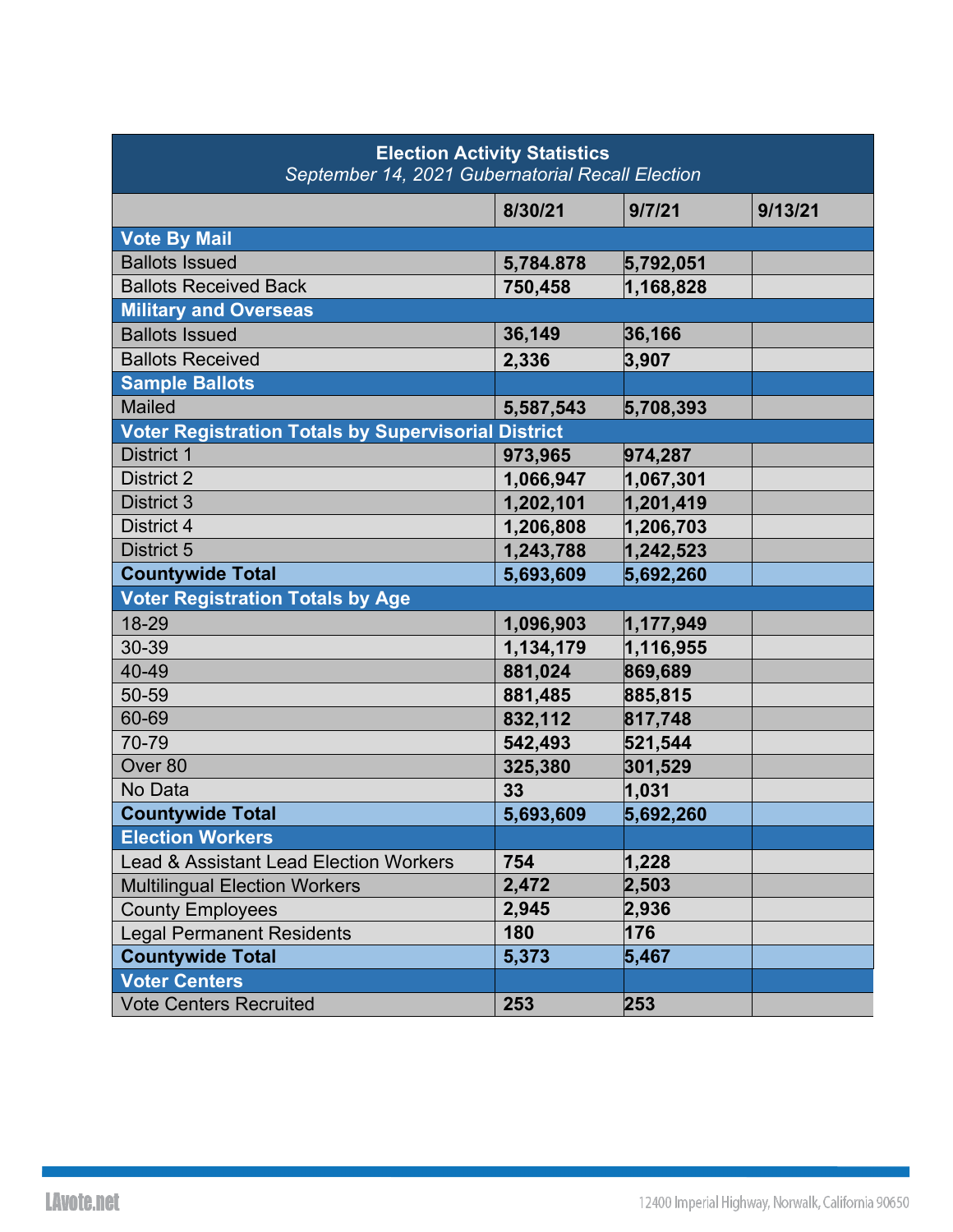# **Election Turnout Comparison**

### 2020 General Election and 2021 Recall Election

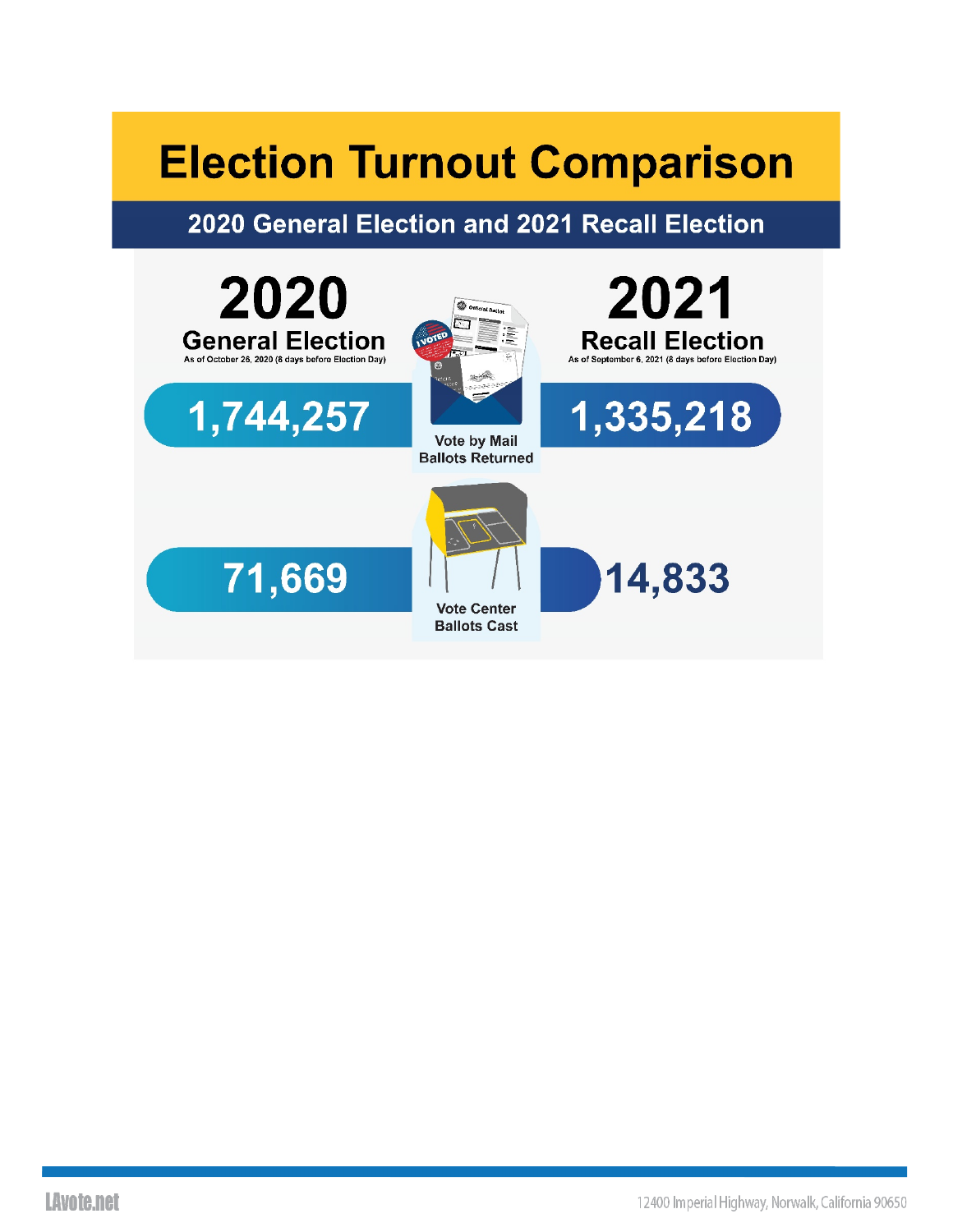# Vote Center Turnout Demographic Breakdown



## **Vote by Mail Turnout Demographic Breakdown**

### **Political Party:**

| r Ulltiudi Farty.<br>61%<br><b>Democrat</b> |                  |     |              |     |              |     | 19%<br>No Party<br>Preference |     | 17%<br>Republican |      | 2% American<br>Independent<br>0.20% Green<br>0.30% Peace &<br>0.50% Libertarian |
|---------------------------------------------|------------------|-----|--------------|-----|--------------|-----|-------------------------------|-----|-------------------|------|---------------------------------------------------------------------------------|
| <b>Age Group:</b>                           |                  |     |              |     |              |     |                               |     |                   |      |                                                                                 |
| 6%<br>$18 - 25$                             | 19%<br>$26 - 40$ |     | 30%<br>41-60 |     | 45%<br>$61+$ |     |                               |     |                   |      |                                                                                 |
| 0%                                          | 10%              | 20% | 30%          | 40% | 50%          | 60% | 70%                           | 80% | 90%               | 100% |                                                                                 |